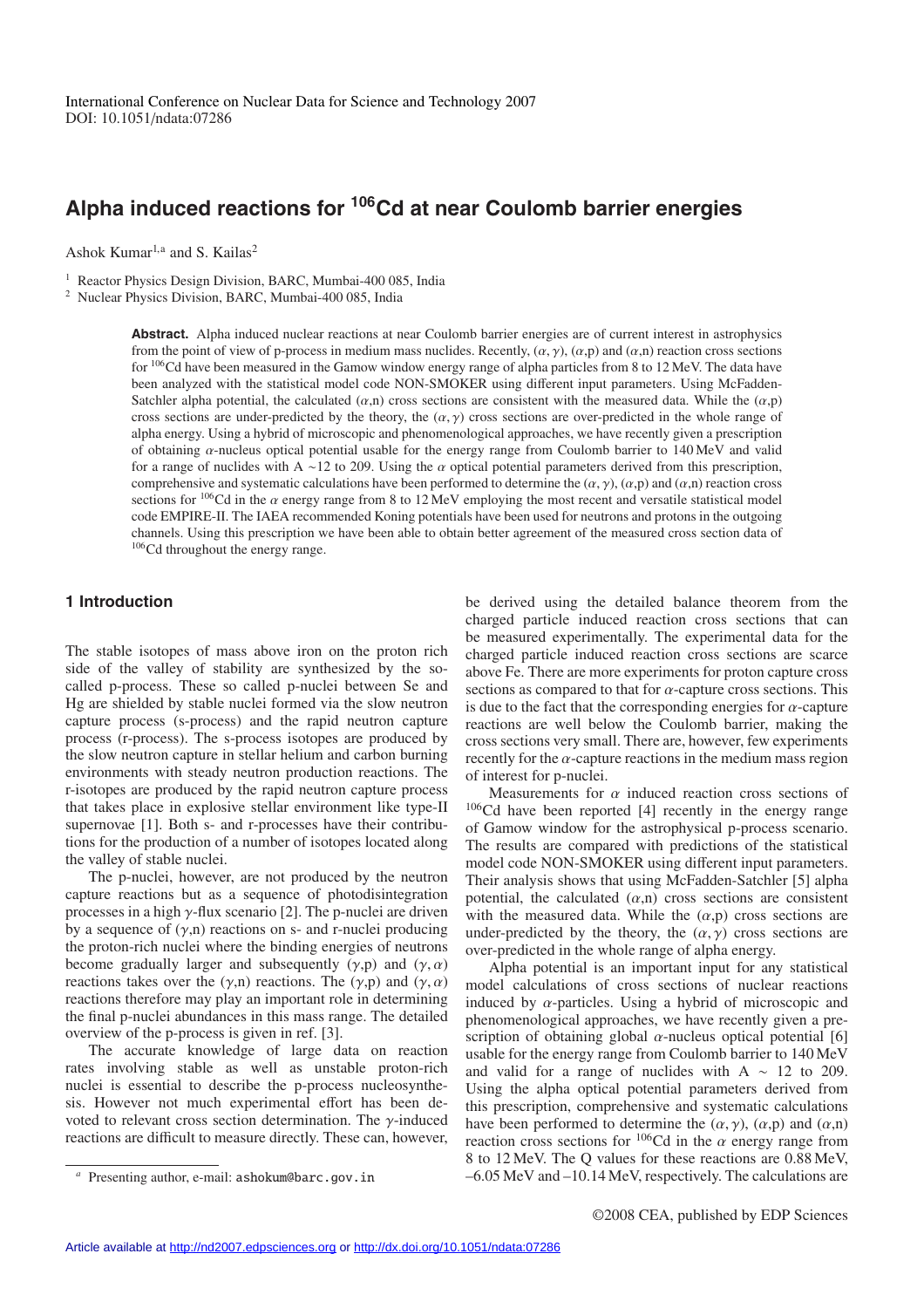

**Fig. 1.** Real potential depth parameter  $V_{0r}$  as function of  $\alpha$  energy for <sup>106</sup>Cd. The dotted line shows the energy independent value obtained without dispersion correction.

performed in the framework of Hauser-Feshbach statistical model. The results are presented in this paper.

#### **2 Calculations**

Synthesizing microscopic and phenomenological approaches, a simplified method of obtaining global  $\alpha$ -nucleus optical model potential parameters has been proposed by us [6] for use in model based calculations of reaction cross sections where  $\alpha$ is in either entrance or exit channel. It has applicability for  $\alpha$ energy ranging from Coulomb barrier to ∼140 MeV and for wide range of nuclei with mass  $A \sim 12$  to 209.

The optical potential is expressed as

$$
V(r) = V_C(r) - V_r(r) - iV_i(r)
$$

where  $V_C$  is the Coulomb potential,  $V_r$  and  $V_i$  are respectively the real and imaginary parts of the nuclear potential. Further, the radial variation of the real and imaginary parts of the potential are expressed in the Wood-Saxon form as  $V_x(r)$  =  $V_{0x}f_{x}(r)$ , where

$$
f_x(r) = 1/[1 + \exp(r - R_x A^{1/3})/a_x]
$$

with  $x = r$  or *i* stands for real or imaginary part, respectively. The parameters  $V_{0x}$ ,  $R_x$  and  $a_x$  for real as well as imaginary parts of the potential for  $106\text{Cd}$  were derived using our prescription [6]. The real and imaginary potential depths  $V_{0r}$  and  $V_{0i}$  are plotted in figures 1 and 2 and the radius and diffuseness parameters  $R_x$  and  $a_x$  for real and imaginary parts of the potential are given in table 1.

**Table 1.** The radius and diffuseness parameters  $(R_x \text{ and } a_x)$  in fm for real as well as imaginary parts of the potential obtained for 106Cd.

|           | $R_r$ (fm) | $a_x$ (fm) |
|-----------|------------|------------|
| Real      | 1.24       | 0.76       |
| Imaginary | 1.53       | 0.60       |



**Fig. 2.** Imaginary potential depth parameter  $V_{0i}$  as function of  $\alpha$ energy for  $106Cd$ .



**Fig. 3.** Comparison of  $^{106}Cd(\alpha, \gamma)^{110}Sn$  reaction cross sections as a function of  $\alpha$  energy (in center of mass) obtained using  $\alpha$  potential by us [6] (continuous line) with the experimental data as well as NON SMOKER values (dashed line) reported in ref. [4]. Also shown are the values (dotted line) obtained using our  $\alpha$  potential derived without dispersion correction.

These parameters have been used to determine the  $(\alpha, \gamma)$ ,  $(\alpha, \beta)$  and  $(\alpha, \eta)$  reaction cross sections for <sup>106</sup>Cd in the energy range from 8 to 12 MeV employing the most recent and versatile statistical model code EMPIRE-II [7]. The EMPIRE specific default options for the masses and level densities of the nuclei involved in the calculations have been used. The RIPL-2 recommended Koning potentials [8] have been used for neutrons and protons in the outgoing channels.

#### **3 Results and discussion**

The results of the present calculations of  $(\alpha, \gamma)$ ,  $(\alpha, \beta)$  and  $(\alpha, n)$ reaction cross sections for 106Cd in the energy range from 8 to 12 MeV determined using the  $\alpha$  optical potential parameter derived from our prescription are shown (continuous line) in figures 3, 4 and 5, respectively. These have been compared with the corresponding experimental data as well as the NON-SMOKER values (dashed line) recently reported in ref. [4].